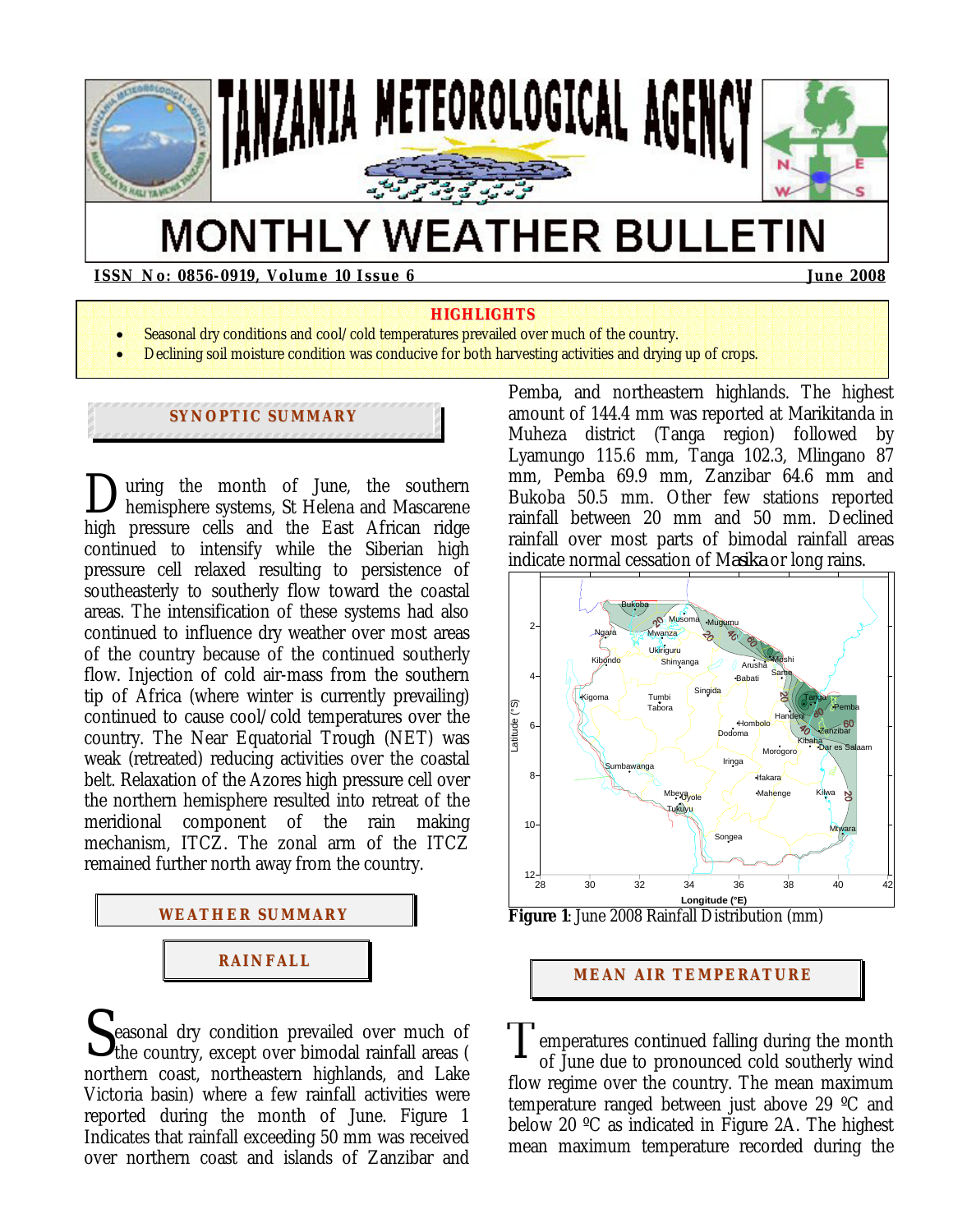month was about 29.4 °C at Dar es Salaam with an absolute highest maximum of about 30.2 °C during the first dekad of the month. The lowest mean maximum temperature was about 20.5 °C over Lyamungo in the northeastern highlands. The mean minimum air temperature ranged from just below 7 ºC to slightly above 23 ºC.



The lowest value of the mean minimum temperature was about 6.6 °C observed at Mbeya, while the highest value was about 23.4 °C recorded at Pemba as shown in Fig. 2B. Mbeya town reported the lowest 10 day minimum temperature of about 4.8 °C during the third dekad of June.



**Figure 2B:** June 2008 Mean Minimum Temperature (°C)

The month of June recorded lower temperatures compared with May as depicted by Mbeya where maximum temperatures in June dropped by about 1.1 °C and minimum temperatures by 2.9 °C.

### **MEAN SUNSHINE HOURS**

 $S_{indicate that the duration of mean bright sunshire$ indicate that the duration of mean bright sunshine ranged from about 3 hrs/day to above 10 hrs/day as shown in Figure 3. Long bright sunshine hours  $(>10$ hrs/day) occurred over western (Tabora region), central areas (Singida and Dodoma regions), and southwestern highlands (Mbeya region), while short durations (< 4 hrs/day) were experienced over some parts in northeastern highlands including Moshi and Lyamungo. Cloudy conditions over northeastern highlands shortened bright sunshine durations.



**Figure 3:** June 2008 Mean Sunshine Hours (hrs/day)

#### **MEAN WI ND SPEED**

uring the period mean wind speeds across the During the period mean wind speeds across the country ranged between about 3 to 11 km/hr as indicated in Figure 4. Some parts of southern coast and central regions experienced windy conditions that exceeded 9 km/hr. Wind speeds in June increased slightly over the coastal belt compared to previous month. Calm conditions and low wind speeds of about 4 km/hr were recorded over most parts of Morogoro and Ruvuma regions. However, increased windy and dry conditions have increased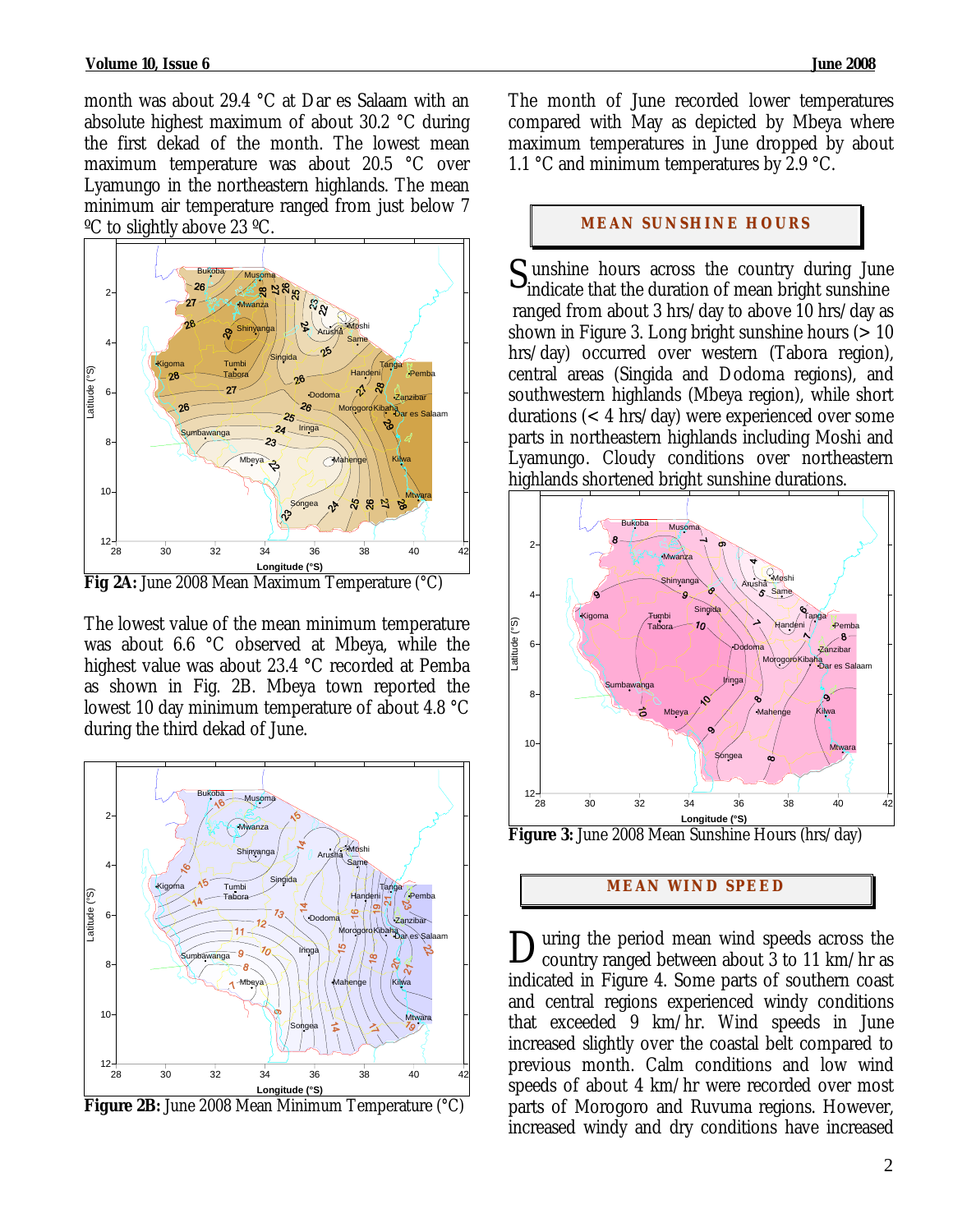prospects for occurrences of dust devils, wind erosion, and higher evaporation rates.



**Figure 4:** June 2008 Mean wind speed (mm)

**SATELLITE I NFORMATION**

ean vegetation condition during the third dekad  $\mathbf{M}_{\textrm{of}}^{$ ean vegetation condition during the third dekad  $\mathbf{M}_{\textrm{off}}^{}$  June is indicated in Figure 5 in a NOAA satellite imagery, depicting the Normalized Difference Vegetation Index (NDVI).



**Fig 5: Vegetation for the period of June 21-30, 2008** 

Generally good vegetation condition was recorded over the southern sector and coastal regions including Morogoro region as depicted in Figure 1 by high to very high NDVI indices.

On the other hand, vegetation conditions and cover were deteriorating (low to very low NDVI) over northeastern areas (Arusha, Kilimanjaro, and Manyara regions), Lake Victoria basin (Mara, Mwanza, and Shinyanga), and central (Tabora, Singida, and Dodoma regions), areas which are potential for livestock keeping. On average, very low vegetation condition is likely to cover most parts of northeastern highlands, eastern Shinyanga, and central areas during the month of July.

### **AGROMETEOROLOGICAL SUMMARY**

uring the month soil moisture levels continued declining over most parts of the country except over some parts of the northern coast (Tanga region and Pemba Island), and Lyamungo in Kilimanjaro region where soil moisture replenishment was reported. Declining soil moisture levels created a conducive situation for both harvesting activities and further drying up of crops (maize, paddy, and millet/sorghum) found in unimodal rainfall areas (southwestern highlands, southern, western, and central regions). Crop yields for 2007/08 cropping season in these areas is anticipated to be good. D

Likewise over bimodal rainfall regime areas, early planted crops were being harvested while the late planted maize, rice and beans were between wax ripeness and full ripeness stages and in good state as observed over some parts of northeastern highlands. However, crops over Same (Mkumbara and Mkomazi), Mbulu, Loliondo, and Rombo in the northeastern highlands, and Ngara, Karagwe, Magu, Kwimba, and Tarime in the Lake Victoria basin were adversely affected by persistent soil moisture stress. Crop condition in these areas was between moderate and poor.

Market supply for cassava over several areas of the country continued fairly well, while pasture supply and water availability for livestock and wildlife were generally adequate across the country.

**HYDROMETEOROLOGICAL SUMMARY**

ow humidity and prevailing winds during July L ow humidity and prevailing winds during July<br>Lwill result into higher evaporation rates leading to